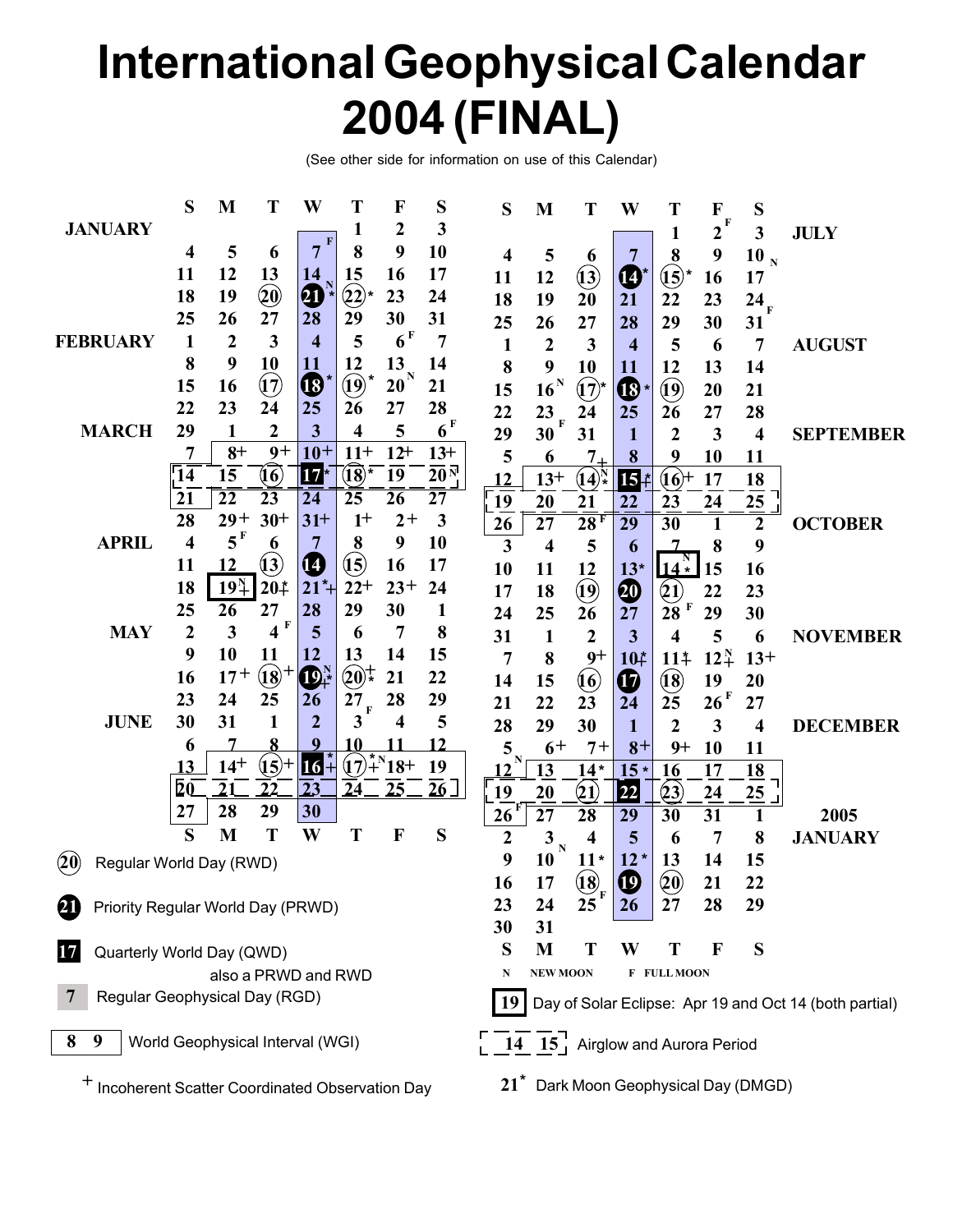#### **NOTES on other dates and programs of interest:**

- 1. Days with **significant meteor shower** activity are: Northern Hemisphere 4 Jan; 21-23 Apr; 4-5 May; 6-11, 27-29 Jun; 11-13 Aug; 21-22 Oct;<br>13-15, 21-23 Dec 2004. Southern Hemisphere 4-5 May; 6-11, 27-29 Jun; 27 Jul-2 Aug These can be studied for their own geophysical effects or may be "geophysical noise" to other experiments.
- 2. **GAW (Global Atmosphere Watch)** -- early warning system for changes in greenhouse gases, ozone layer, and long range transport of pollutants. (See Explanations.)
- 3. CAWSES (Climate and Weather of the Sun-Earth System) -- SCOSTEP Program 2004-2008. Theme areas: Solar Influence on Climate;<br>Space Weather: Science and Applications; Atmospheric Coupling Processes; Space Climatology; and (See Explanations.)
- 4. **+ Incoherent Scatter Coordinated Observations Days** (see Explanations) starting at 1300 UT on the first day of the intervals indicated, and ending at 1600 UT on the last day of the intervals:

8-13 Mar or 29 Mar-2Apr or 19-23 Apr **M-I Coupling**: Storm effects, **CPEA**; 17-20 May **Synoptic** (wide F-region coverage with topside and temperatures); 14-18 Jun **LTCS, MST**; 13-16 Sep **Synoptic** (wide F-region coverage with some topside or E-region); 9-13 Nov **LTCS**, **C/NOFS**; 6-9 Dec **Synoptic** (wide F-region coverage with some topside or E-region). See **http://people.ece.cornell.edu/wes/URSI\_ISWG/2004WDschedule.htm**

where C/NOFS= Communications/Navigation Outage Forecasting System (O. delaBeaujardiere -- Odile.delaBeaujardiere@hanscom.af.mil);

 **CPEA** = Coupling Processes in the Equatorial Atmosphere (S. Fukao -- fukao@kurasc.kyoto-u.ac.jp);

See http://www.kurasc.kyoto-u.ac.jp/~yamamoto/CPEA-panf2.pdf

**LTCS** = Lower Thermosphere Coupling Study (L. Goncharenko - lpg@haystack.mit.edu);

- **M-I Coupling** = Magnetosphere-Ionosphere Coupling-Storm/Substorm Effects Mid & Low Latitude Iono. (C. Huang -- cshuang@haystack.mit.edu); **MST** = Coordinated D- and E-region campaigns in high resolution MST mode (J. Chao -- chau@jro.igp.gob.pe)
- **Synoptic** = Wide coverage of the F-region augmented with topside or E-region measurements (W. Swartz -- wes@ece.cornell.edu)

## **FINAL EDITION, September 2003**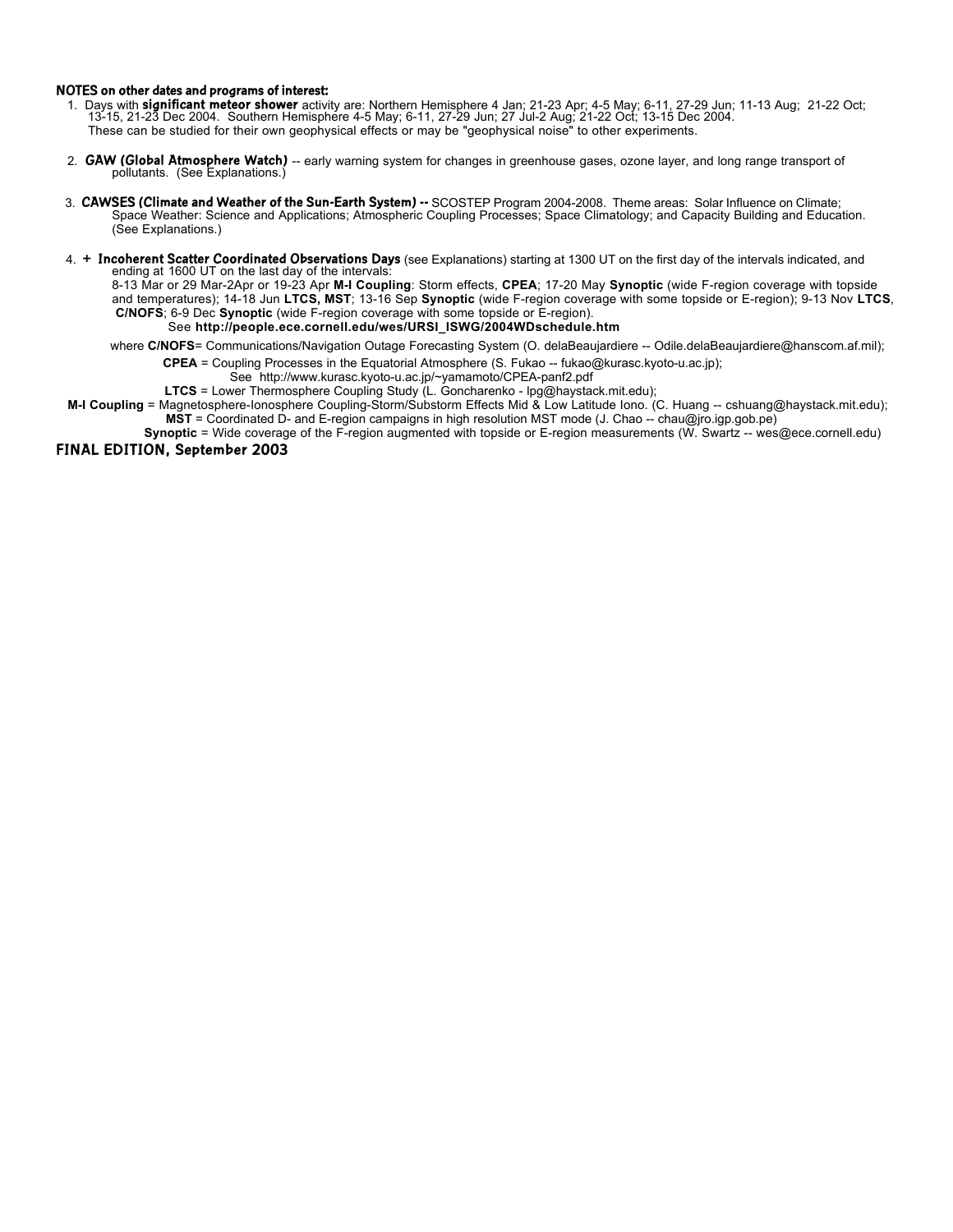# **EXPLANATIONS**

 This Calendar continues the series begun for the IGY years 1957- 58, and is issued annually to recommend dates for solar and geophysical observations which cannot be carried out continuously. Thus, the amount of observational data in existence tends to be larger on Calendar days. The recommendations on data reduction and especially the flow of data to **World Data Centers (WDCs)** in many instances emphasize Calendar days. The Calendar is prepared by the **International Space Environment Service (ISES)** with the advice of spokesmen for the various scientific disciplines.

## The **Solar Eclipses** are:

Unusually, 2004 has no total or annular eclipses of the Sun.

 a.) **19 April 2004 (partial) eclipse** will be visible from the southern part of Africa and from the coast of Antarctica facing it. The peak coverage of 75% will occur in the ocean off Antarctica. Cape Town, South Africa, will have a 60% eclipse, and the partiality will diminish to zero at a line going across the northern coast of Angola and the northeastern tip of Madagascar.

b.) **14 October 2004 (partial) eclipse** visible in northeast Asia and northern Pacific Ocean, also in western Alaska (point of greatest partiality, 93% coverage, occurs in Alaska at the terminator). The limit of 0% coverage slices across Asia from northern Siberia to the southwest through mid-Mongolia, and passes southern tips of Korea and Japan. Tokyo has ~20% coverage and Seoul ~10% coverage. The limit of 0% coverage extends as far south as the equator near the International Dateline. The top of Kamchatka Peninsula will see ~80% coverage.

**Observers should note the transit of Venus across the Sun on June 8, 2004, the first transit of Venus visible since 1882.** (Description by Dr. Jay Pasachoff, Williams College, Chair of IAU WG on Solar Eclipses, jmp@williams.edu based on maps from Fred Espenak, NASA GSFC. See http://sunearth.gsfc.nasa.gov/eclipse/ SEcat/SEdecade2001.html and www.williams.edu/Astronomy/

IAU\_eclipses. See also IAU Program Group on Public Education at the Times of Eclipses: http://www.eclipses.info.)

 **Meteor Showers** (selected by R. Hawkes, Mount Allison Univ, Canada (rhawkes@mta.ca)) include important visual showers and also unusual showers observable mainly by radio and radar techniques. The dates are given in Note 1 under the Calendar.

## **Definitions:**

|                                                                | Time = Universal Time $(UT)$ ;             |
|----------------------------------------------------------------|--------------------------------------------|
| Reqular Geophysical Days ( $RGD$ ) = each Wednesday;           |                                            |
| Regular World Days $(RWD)$ = Tuesday, Wednesday and            |                                            |
|                                                                | Thursday near the middle of                |
|                                                                | the month (see calendar);                  |
| Priority Regular World Days (PRWD) = the Wednesday RWD;        |                                            |
| Quarterly World Days (QWD) = PRWD in the WGI;                  |                                            |
| World Geophysical Intervals $(WGI)$ = 14 consecutive days each |                                            |
|                                                                | season (see calendar);                     |
|                                                                | $ALERTS = occurrence of unusual solar$     |
|                                                                | or geophysical conditions.                 |
|                                                                | broadcast once daily soon                  |
|                                                                | after 0400 UT:                             |
|                                                                | <b>STRATWARM</b> = stratospheric warmings; |
|                                                                | $\cdots$                                   |

 Retrospective World Intervals **(RWI)** = MONSEE study intervals For more detailed explanations of the definitions, please see one of the following or contact H. Coffey (address below): *URSI Information Bulletin*; *COSPAR Information Bulletin; IAGA News; IUGG Chronicle; WMO Bulletin; IAU Information Bulletin; Geomagnetism and Aeronomy (Russia); Journal of Atmospheric and Terrestrial Physics (UK); ISES homepage*

#### *http://www.ises-spaceweather.org/.*

#### **Priority recommended programs for measurements not**

 **made continuously** (in addition to unusual **ALERT** periods): **Aurora and Airglow** — Observation periods are New Moon periods, especially the 7 day intervals on the calendar;

**Atmospheric Electricity** — Observation periods are the **RGD** each Wednesday, beginning on 7 January 2004 at 0000 UT, 14 January at 0600 UT, 21 January at 1200 UT, 28 January at 1800 UT, etc. Minimum program is **PRWDs**.

# **Geomagnetic Phenomena** — At the minimum, need observation periods and data reduction on **RWDs** and during **MAGSTORM Alerts.**

I**onospheric Phenomena** — Quarter-hourly ionograms; more fre-quently on **RWDs,** particularly at high latitude sites; f-plots on **RWDs;** hourly ionogram scaled parameters to **WDCs** on **QWDs**; continuous observations for solar eclipse in the eclipse zone. See

#### **Airglow and Aurora.**

**Incoherent Scatter —** Observations on Incoherent Scatter Coordinated Days; also intensive series on **WGIs** or **Airglow and Aurora**

periods. **Special programs:** Dr. Wes Swartz, School of Electr. & Computer Eng., Cornell University, Ithaca, NY 14853 USA; tel.

607-255-7120; Fax 607-255-6236; e-mail wes@ece.cornell.edu. URSI Working Group G.5. See

http://people.ece.cornell.edu/wes/URSI\_ISWG/2004WDschedule.htm. **Ionospheric Drifts** — During weeks with **RWDs.**

**Traveling Ionosphere Disturbances** — special periods, probably **PRWD** or **RWDs**.

**Ionospheric Absorption** — Half-hourly on **RWDs**; continuous on solar eclipse days for stations in eclipse zone and conjugate area. Daily measurements during Absorption Winter Anomaly at temperate latitude stations (Oct-Mar Northern Hemisphere; Apr-Sep Southern Hemisphere).

**Backscatter and Forward Scatter** — **RWDs** at least.

**Mesospheric D region electron densities** — **RGD** around noon.

**ELF Noise Measurements of earth-ionosphere cavity resonances — WGIs.**

**All Programs** — Appropriate intensive observations during unusual meteor activity.

**Meteorology** — Especially on **RGDs**. On **WGIs** and **STRAT-WARM** Alert Intervals, please monitor on Mondays and Fridays as well as Wednesdays.

**GAW (Global Atmosphere Watch)** -- WMO program to integrate monitoring of atmospheric composition. Early warning system of changes in atmospheric concentrations of greenhouse gases, ozone, and pollutants (acid rain and dust particles). WMO, 41 av-

enue Giuseppe-Motta, P.O. Box 2300, 1211 Geneva 2, Switzerland. **Solar Phenomena** — Solar eclipse days, **RWDs,** and during **PROTON/FLARE ALERTS.**

**CAWSES (Climate and Weather of the Sun-Earth System)** -- SCOSTEP Program 2004-2008. Focus on fully utilizing past, present, and future data; and improving space weather forecasting, the design of space- and Earth-based technological systems, and understanding the solar-terrestrial influences on Global Change. Contact is Su. Basu (sbasu@bu.edu), Chair of CAWSES Science Steering Group. Program "theme" areas: Solar Influence on Climate; Space Weather: Science and Applications; Atmospheric Coupling Processes; Space Climatology; and Capacity Building and Education. See http://www.ngdc.noaa.gov/stp/SCOSTEP/ CAWSESDraft.html. In 2004 emphasis is on the CPEA campaign -- CAWSES encourages observations at all latitudes during CPEA.

**Space Research, Interplanetary Phenomena, Cosmic Rays, Aeronomy — QWDs, RWD, Airglow and Aurora** periods.